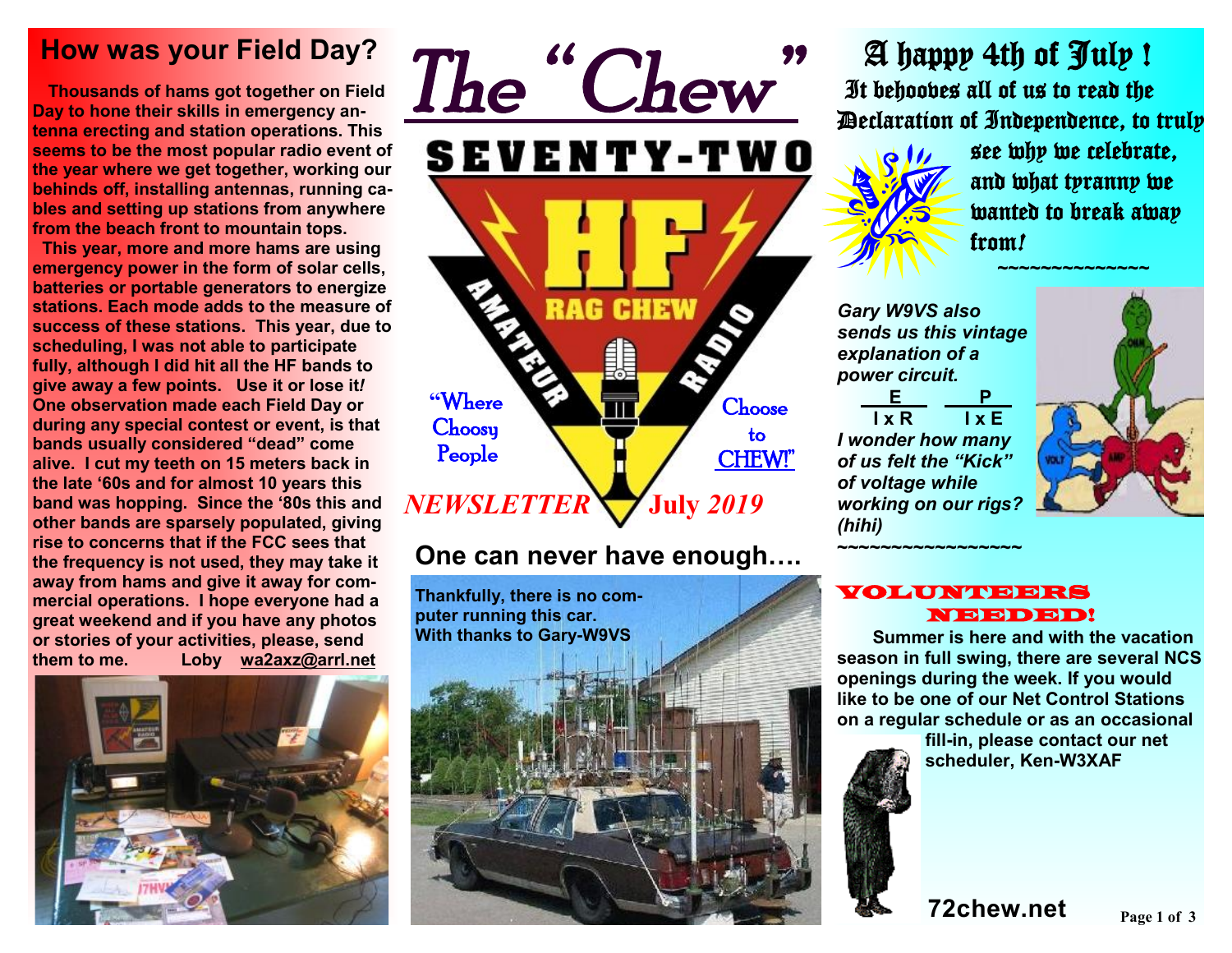## **Up in the air with Tom-KA3CRC**



**These pictures are of my new antenna , a Cushcraft MA6B 6-band antenna. It covers 6, 10, 12,17 and 20 meters.** 

**trees, so it was difficult even to get the an-boom on a couple of horses. The beam was a I put up a new 25-foot tower last fall, before I went to Florida for the winter. There was not enough time for me to get the antenna up. I did partially assemble all of the elements of the antenna in my basement, and hang them up on bike hooks. When I returned to my QTH in mid-May, I took them up to my garage and assembled them, on the ground, to the lot larger than I had imagined. It was supposed to be a mini beam but it's almost full size, as you can see.** 

**Along with getting on air with our 1721 net on 160 meters and the 7.272 Ragchew, I get on several local nets in the Erie area. The Lake Erie emergency net on 29.000 MHz , Novice Tech net on 28.410 MHz, as well as a 6m AM ragchew net 50.400 MHz and another 6m SSB net on 50.190 MHz. I also keep tabs on ex-Erie people on the Fort Pierce, Florida net on 14.340 MHz.** 

**Several friends on the various nets complained that my signal was weak as I tried to load up on various dipoles. They always gave me heck, saying,** "**Get something directional!" So, I finally did. I cannot do heavy climbing anymore. A few friends from a Ham Club ham club to which I belong, "The Wattsburg Wireless Association" (***K3WWA***), helped out. Rick Cutter KA3MKT, (shown in the photos), helped put up the rotor and mast, placing the antenna on the top of the tower and fastening** 



**down the clamps. Friends on my nets say I have a much better signal now.** 

 **By the way, my house is surrounded by many tenna around to the back of the house. It has many 14 gauge wire "X" capacitor hat spokes, so we had to be careful not to bang into things and break them off. We also had to trim many tree limbs just to make a safe path through the side yard, to bring it around in the back yard. Anyway, it done now and I can relax a little.** 

**73 to all! Tom-KA3CRC** 



# *A note from your editor …*

 **Our monthly newsletter "THE CHEW", contains information about the activities and participants in the 7.272 Ragchew Net. We rely on contributions of stories and pictures from the members to keep all of us up to date, impart information we can all use and, of course, to raise a smile and a chuckle or two. If you find a new "Taz" photo that can be used for future certificates and QSLs, that too is greatly appreciated. Without you, there is no Chew! Please, e-mail your stories, tech info and photos to Loby at [wa2axz@arrl.net](mailto:wa2axz@arrl.net)** 

**~~~~~~~~~~~~~~~~~~~~**

*Many Thanks!* 

**You can help out by making a small contribution that keeps the website on line as well as contending with the postage and background costs encountered during the year. Please, send your contribution to your Special Events Coordinator, WA2AXZ, today.** 

 **~~~~~~~~~~~~~~~** 

Goods and Services: *Need QSLs or Eyeball Cards ???*   **KB3IFH QSL Cards [www.kb3ifh.homestead.com](http://www.kb3ifh.homestead.com) ~~~~~~~~~~~~~~~~~~~~~~ 72chew.net 73's KB3IFH**